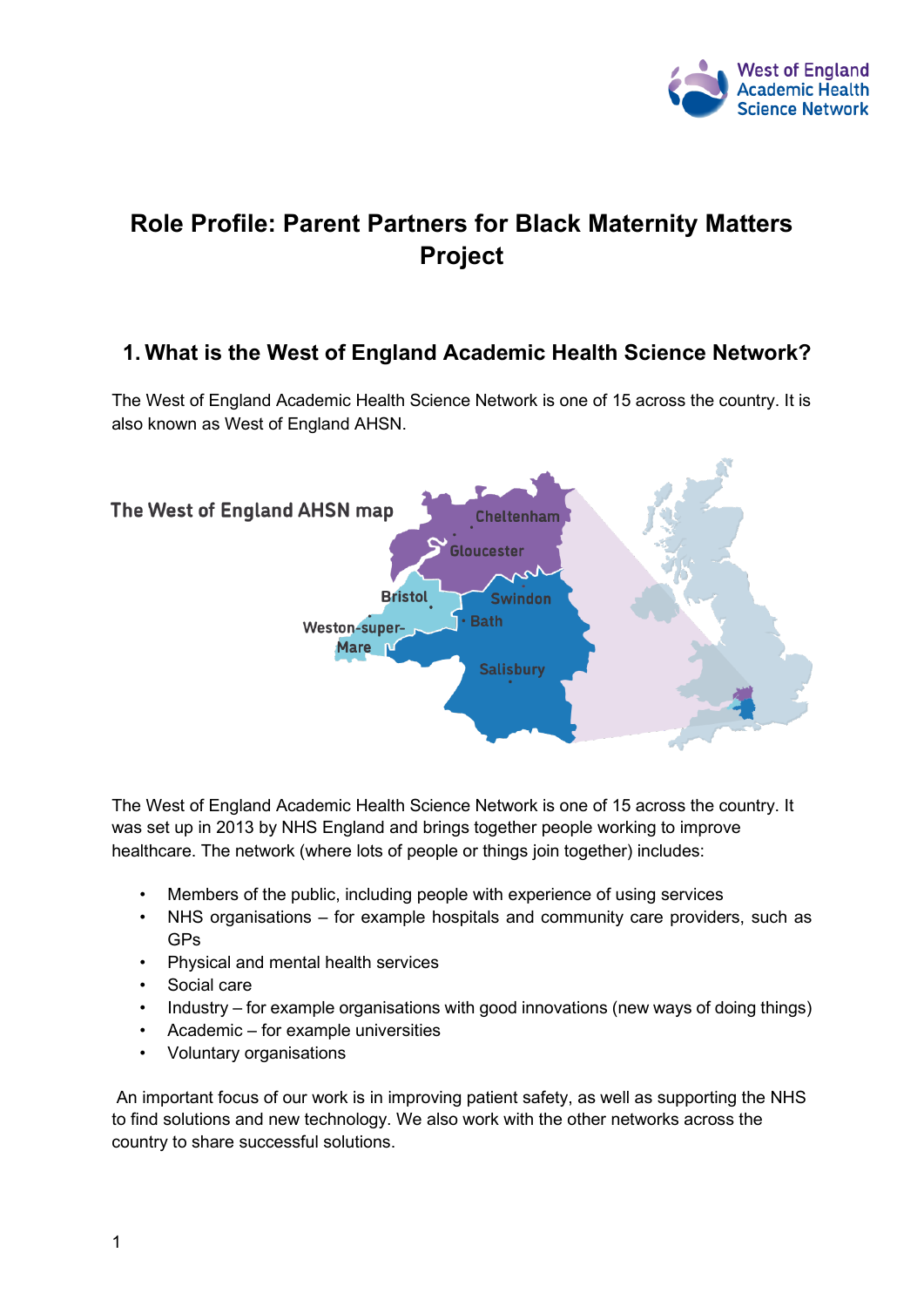# **2. What is the Black Maternity Matters Project?**

Black Maternity Matters is a ground-breaking collaboration aimed at supporting midwives to reduce the inequitable outcomes faced by black mothers in our maternity systems. It will support maternity systems to offer safer, equitable care for all.

This project is being driven by the evidence that;

- Black women are 4 times more likely to die during pregnancy or in the postnatal period than white women (Knight et al 2019 MBRRACE-UK).
- Stillbirth rates of Black and Black British babies are over twice those for White babies (Muglu et al 2019).

We also know that there are 'near misses', instances of poor care and psychological impact which further adds to the negative experience of many Black women during pregnancy and post-natal care.

While there are examples of excellent work happening around the country, the West of England has not yet developed a dedicated strategy to improve outcomes for Black pregnant women and their babies. Where training and education is offered, maternity staff are often left with no clear steps on how to introduce and test potential changes and improvements.

By setting up a supportive collaborative for maternity staff, offering peer support, education and training, and coaching in quality improvement (QI), the Black Maternity Matters project seeks to change this.

### **3. Who are we working with?**

Inspired by Black Mothers Matter's vision that one day Black mothers will no longer be disproportionately in danger during pregnancy and the first year after birth, Black Maternity Matters has been developed by the West of England AHSN in partnership with Representation Matters and BCohCo.

Ten midwives from maternity hospitals in the West of England are coming together to form a regional collaborative, providing psychological safety and peer support in which to explore the issues facing Black mothers and what changes can be made in how we provide maternity services and care.

Making sure we have Parent Partners working alongside us will ensure that all voices are heard and are able to contribute to making positive change.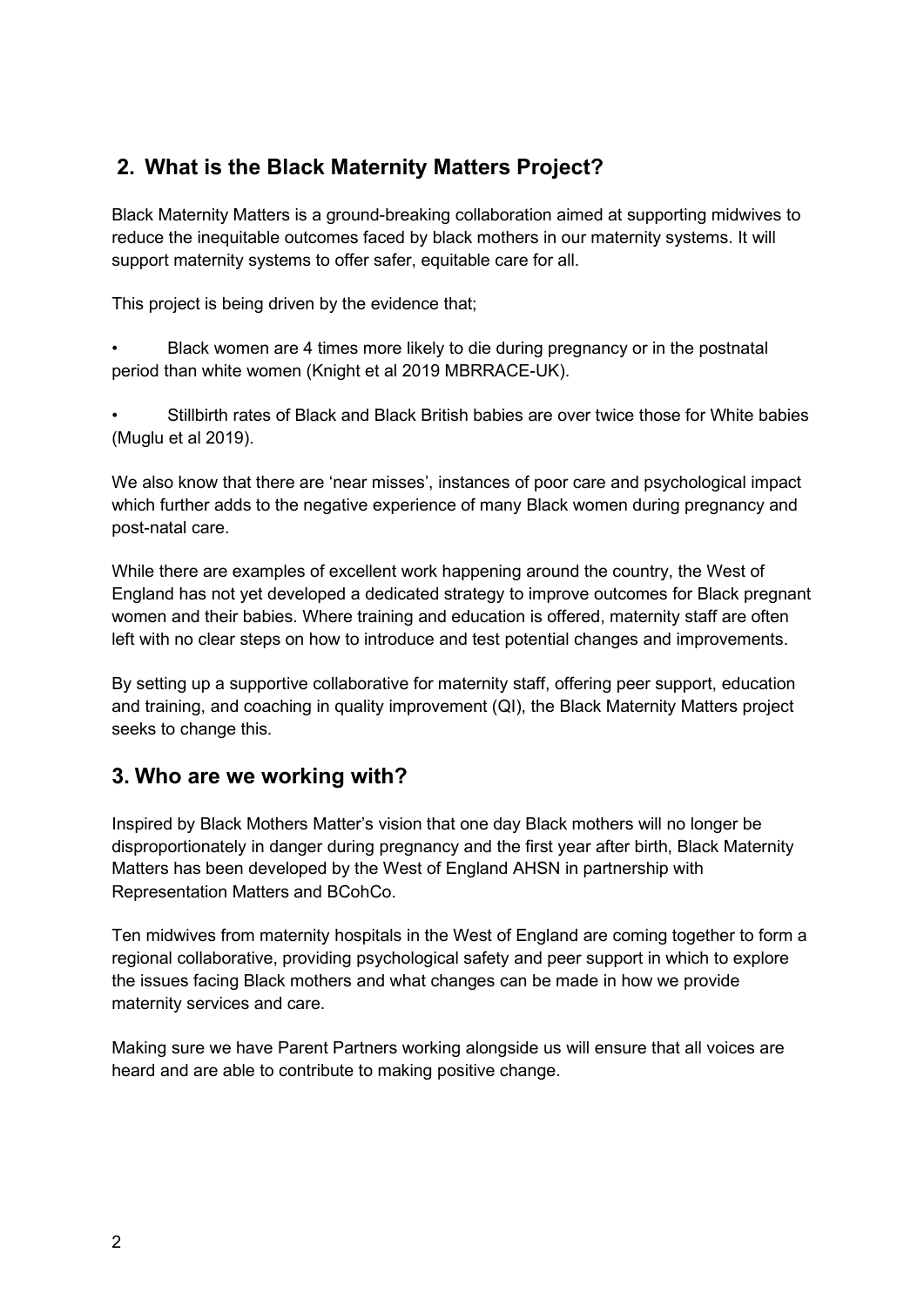# **4. Why do we want to work with parent partners?**

An important part of our work is in improving patient safety, working together to make things better in a joined-up, and 'system-wide' way. Every day the NHS treats millions of people successfully, but healthcare is complex, and sometimes things still do go wrong. We want to work together to continuously improve care.

Listening to and working with people who have experience of our services including their families, will help make sure that these improvements focus on what matters most to people who use them. In order to do this it is important that we include people who have experience of using services in our work and decision-making

For this project, we are bringing together midwives, voluntary sector groups and diversity, inclusivity, cohesion and equality experts to design a brand-new approach to improving care for black women and their families. Putting women and their families at the heart of the design process will ensure that the project will be delivered to improve outcomes for black women and their babies.

## **5. What would it involve?**

We are looking for parent partners to join our project steering group. This would mean:

- Attend meetings once a month as full members of the project steering group;
- Be "a voice" for patients and families; this could include for example:
	- o Sharing how it may feel for people using maternity services, and what can help them feel safer;
	- o Providing an opinion on what matters most to people using maternity services;
	- o Sharing what feels unsafe to people using maternity services;
	- $\circ$  Commenting on and giving suggestions on information designed for people using maternity services, this could include written information, images, and videos.
	- o Constructively challenging to make sure that improvements get it right for people using maternity services.
- Provide peer support to other parent partners, so that everyone feels supported included, and able to contribute.

# **6. Equality and Diversity**

We are committed to understanding the impact of our work on all members of our communities and for our work to reflect the different people who use healthcare in our local area.

We are committed to actively engaging with and involving, diverse communities in our work, ensuring we include people from marginalised and seldom-heard groups.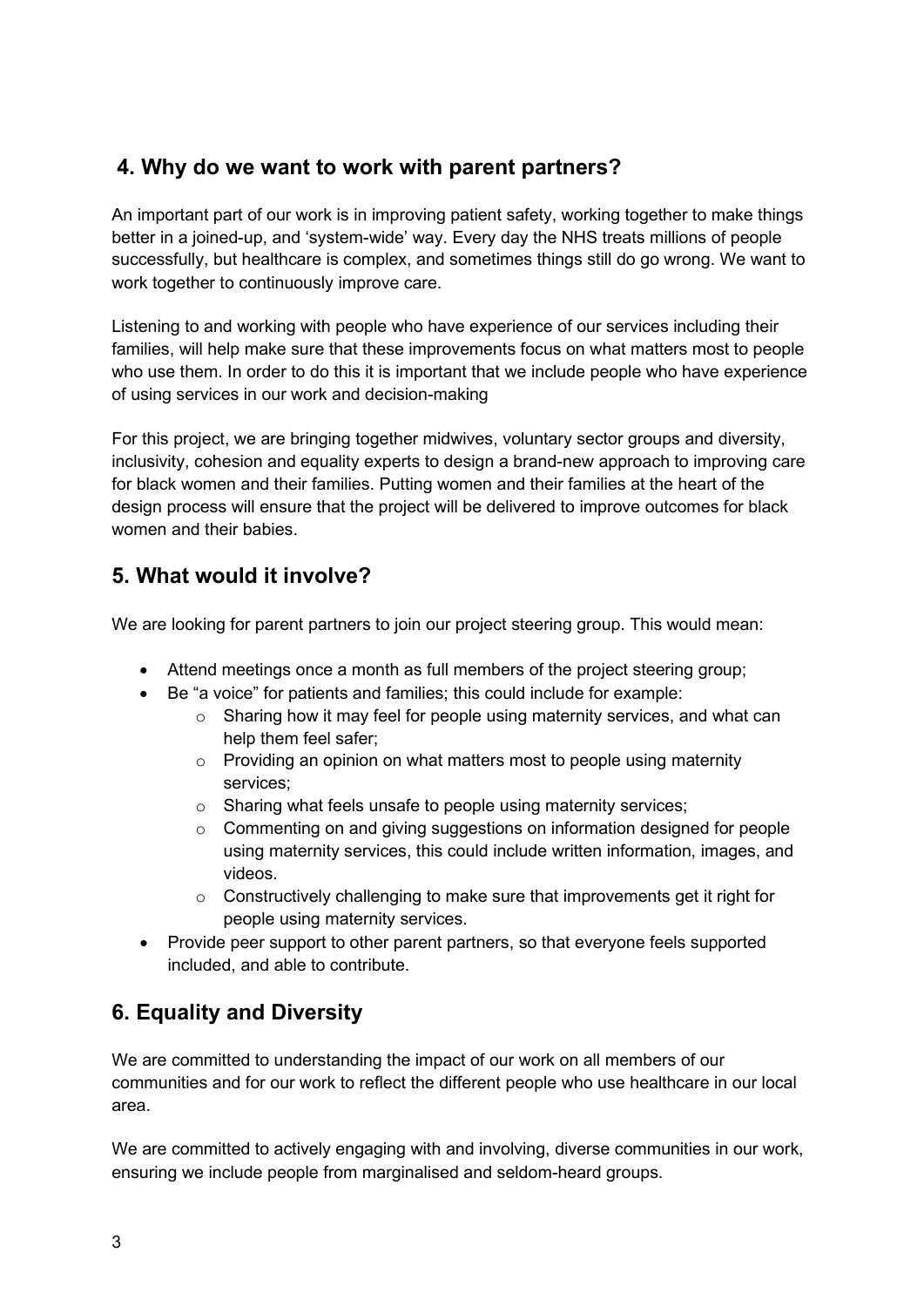For these parent partner roles, we want to hear from people who have lived experience of maternity services either as a patient or family member.

We are keen that these roles are open to all, and that anyone interested feels able to apply, irrespective of personal circumstances. We are happy to work with you both during the recruitment process and once you start. Please contact us directly if you want to discuss further: [nathalie.delaney@nhs.net](mailto:nathalie.delaney@nhs.net)

## **7. Commitment**

Parent Partners will need to commit to around one day every month until November 2022. There may be more opportunities to be involved beyond the regular Project Steering Group Meetings such as one-off task groups looking at a particular part of the project. We may also change the frequency of Project Steering Group meetings to every two months for example, if the pace of work changes as the project develops.

You will need access to the internet, and a quiet place to take part in online meetings. We meet online using Microsoft Teams or Zoom platforms, with all correspondence between us by email. If this could be something that stops you taking part, please do let us know.

Subject to government guidance, we plan to continue with virtual meetings.

#### **8.Payment and expenses**

We make sure parent partners are paid for their time and travel. Payments will be processed by the Royal United Hospitals NHS Foundation Trust ("the RUH"). We are currently liaising with the RUH regarding the payment mechanism and clarification on the income tax position. If you are receiving any state benefits e.g. Universal Credit you are advised to contact the Department of Work and Pensions as you may have to declare any payments to them.

### **9.Induction and ongoing support**

All new patient partners attend an induction session before they start, so that they understand the expectations of their role, how the organisation works, style of meetings, how to contribute effectively, and expenses and payment.

### **10. About you**

You will ideally have experience of using NHS maternity services either yourself, or a member of your family. You will identify as a black person or of mixed black heritage. This is important because we want to make sure that project is informed fully by representatives of the black community.